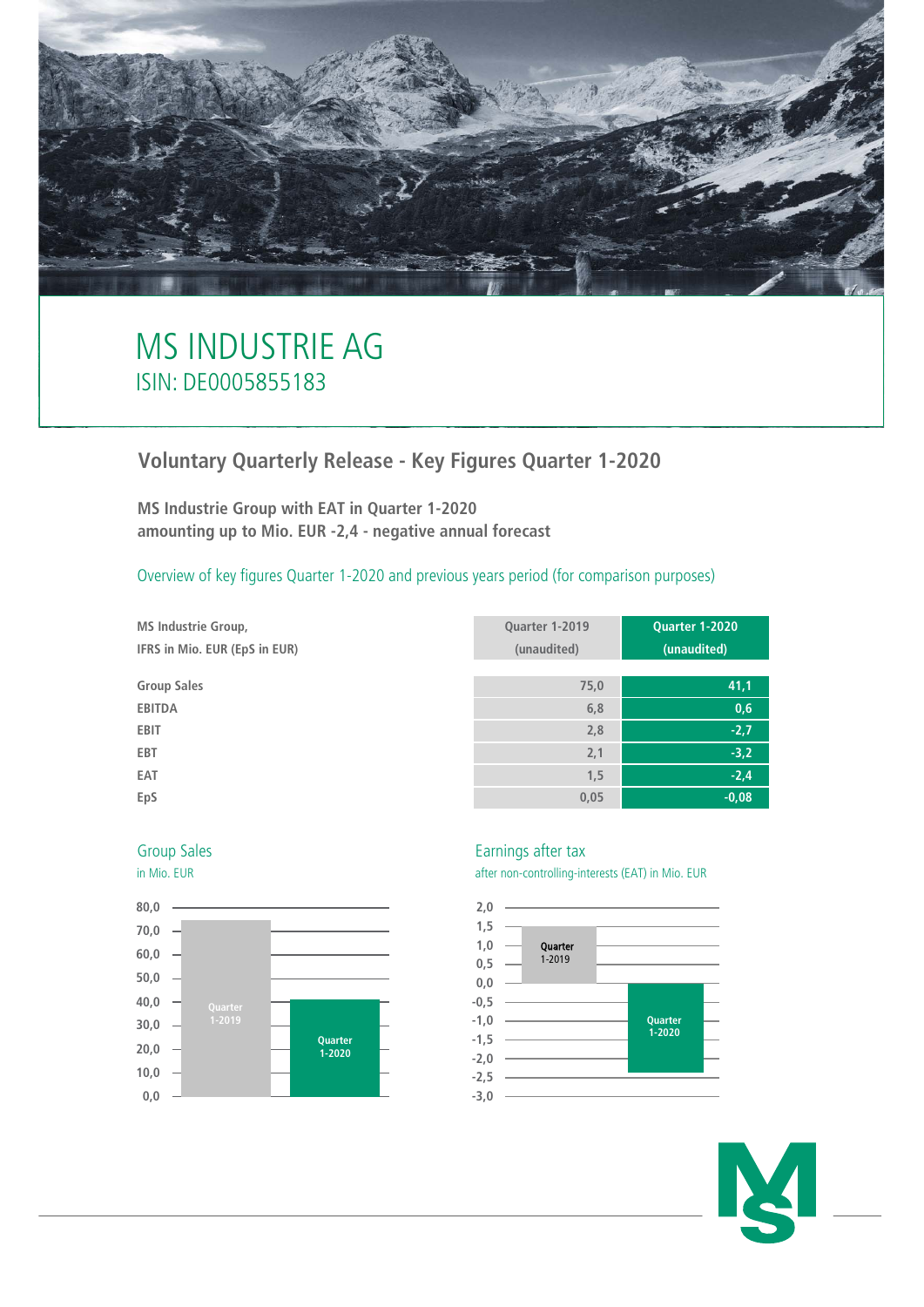

## Munich, May 19, 2020

Dear Shareholders, dear Employees and Business Partners,

MS Industrie AG, Munich (ISIN: DE0005855183), based on the audited key figures of overall fiscal year 2019, published on April 30, 2020, presents on a voluntary base, selected unaudited quarterly IFRS-figures for Q1-2020, showing expectedly an not satisfactory development, reflecting the impacts of the economic crisis, caused by the Covid-19- Pandemic.

For the MS Industrie-Group, the 1st quarter of 2020 was, as expected, already marked by significantly lower revenue compared with the prior-year period due to the sale of a large part of the existing "Powertrain" order backlog, or more precisely: the sale of the existing long-term order for the production of valve train systems for the Daimler Group's "World Engine" production at the "Webberville" location in the US to the Gnutti Carlo Group (Gnutti Carlo S.p.A., Maclodio / Italy, or "Gnutti" for short) with effect from April 10, 2019. In the first quarter of 2020 - following the partial sale of the US activities as of April 10, 2019 - this applies in geographical terms primarily to the Group's US location and in segment terms to the "Powertrain" segment. In total, the sales revenues of the individual companies are around 45 % below the previous year's figures, primarily due to the economic impact of the Covid-19-Pandemic. Around 68 % (around Mio. EUR 23) of the decline in sales in the 1st quarter of 2020 is due to the partial sale of the US activities in the previous year. In total, due to the effects of Covid-19, the sales revenues of the individual companies are significantly lower than the planned figures.

Both in the Powertrain Technology Group, also briefly: "Powertrain", and in the Ultrasonic Technology Group, also briefly: "Ultrasonic", the sales development in Q1 was different. Turnover of business segment "Powertrain" on the one hand is approximately -54 % significantly below the sales of the previous year´s period. Turnover of business segment "Ultrasonic" on the other hand with around -6 % is also slightly below the sales of the previous year´s period.

Sales revenues of the business segment "Powertrain" contribute a percentage of around 70 % and sales revenues of segment "Ultrasonic" make for a percentage of around 30 % to the total consolidated group sales in Q1-2020.

Order backlogs end of March 2020 amounted to a total of around Mio. EUR 92; in the "Ultrasonic"-segment about 6 % below and in the "Powertrain"-segment in line with the average order backlog in the first three months of the previous year (without USA).

The performance of MS Industrie-Group in Q1-2020 was also not satisfactory in terms of the essential earnings indicators, particularly earnings before interest, taxes, depreciation and amortization – EBITDA -, operating earnings before interest and tax - EBIT -, earnings before tax - EBT -, earnings after tax - EAT - and last but not least "Earnings per Share" – "EPS" -.

This against the backdrop of a rapidly regressing European commercial vehicle market with a drop in registrations of - 23.2 % in the first quarter of 2020 compared to the same quarter of the previous year (drop in registrations in Germany: -14.4 %) and an even sharper drop of -47.3 % in March 2020 compared to the same month of the previous year, as confirmed by the current, periodic evaluations, status: 24. April 2020 of "ACEA" ("Association des Constructeurs Européens d'Automobiles", Brussels). The European market for heavy commercial vehicles over 16 tonnes has developed even less favourably throughout Europe, with a drop in registrations of -26.9 % in the first quarter of 2020 compared to the same quarter of the previous year (drop in registrations in Germany: -25.9 %) (source also: "ACEA", as of 24. April 2020). These figures are not positive, but we expect a certain stabilization of the truck economy on a low level in the second half of 2020.

The corona crisis reached the German mechanical engineering industry at the end of the 1st quarter. Order intake in March was 9 % lower year-on-year, adjusted for price increases (real). There was a significant 12 % drop in foreign orders, as the industry association "VDMA" announced in Frankfurt on May 7. This gives reason to believe that the effects of the pandemic effects will first be felt in China and only later in Europe. The full extent of the crisis will only become apparent in the mechanical engineering sector in the coming months. In the 1st quarter as a whole, orders fell by only 2 %, while domestic demand actually increased by 1 %. By contrast, orders from abroad fell by 4 %. German exports fell sharply at the beginning of the Corona crisis. Companies exported goods worth 108,9 billion euros in March. This was 7,9 % less than in the same month of the previous year and 11,8 % less than in February 2020, according to the Federal Statistical Office in Wiesbaden on May 8. In comparison with the previous month it was the strongest decrease since the start of the time series in August 1990. Imports decreased by 4,5 % to 91,6 billion euros within a year.

## Key figures for Q1-2020 (January to March 2020) are as follows:

In the actual reporting period Q1-2020 and in the previous year´s period there have been no non-recurring items with a significant influence on profit and loss, therefore no adjustments have been made.

Total Consolidated Revenues for Q1-2020 are at Mio. EUR 41,1 (prev. Mio. EUR 75,0), with -45,2 % being clearly below the previous year's first quarter.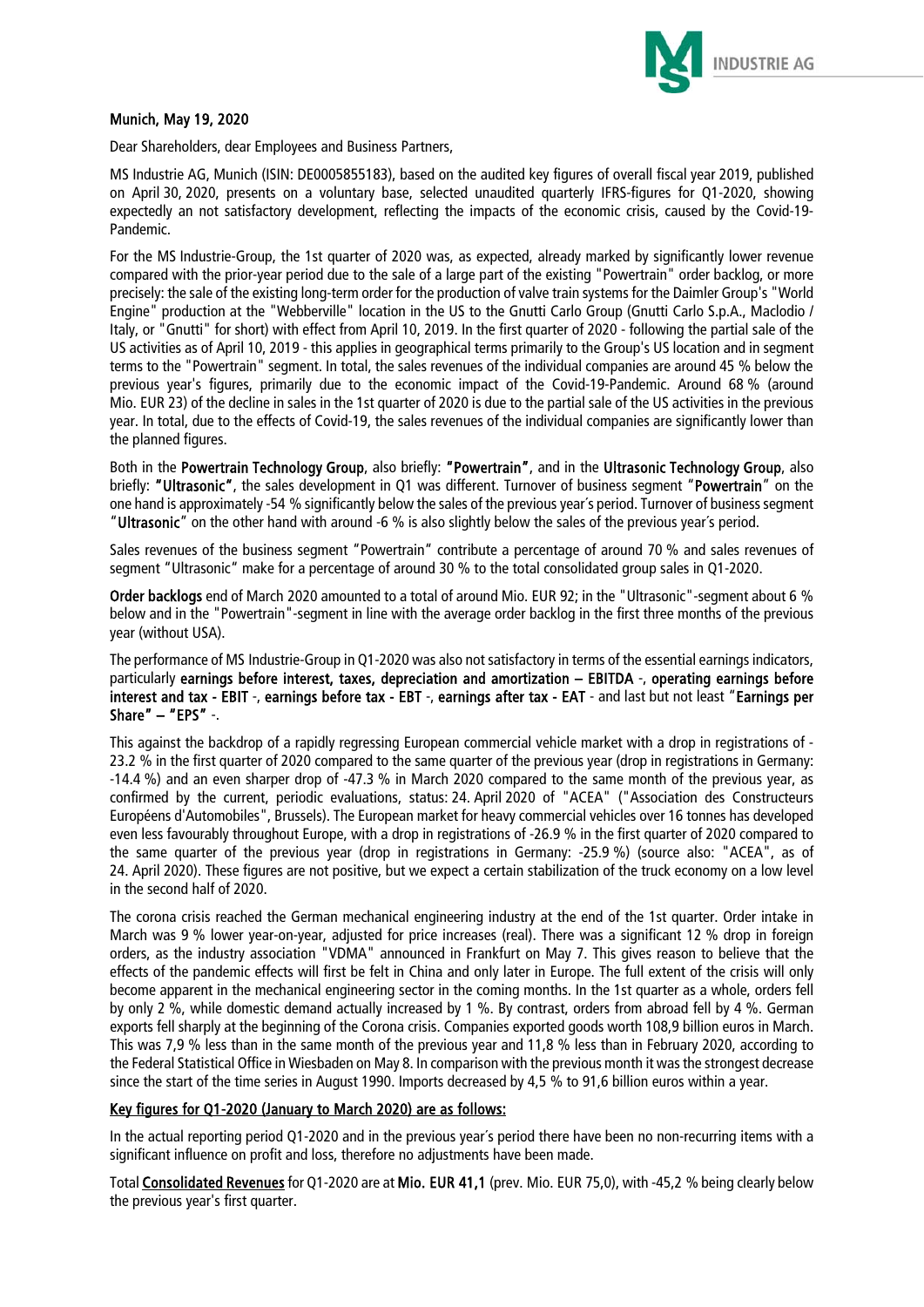

Total Factory Output, including positive changes in inventory, totaling to around Mio. EUR 0,3 (prev. Mio. EUR 1,9), is around Mio. EUR 4,2 (prev. Mio. EUR 77,7) and so as well with -45,7 % significantly below previous year´s period output.

In the regional sales-market USA / Canada ("North America") the achieved revenues in Q1-2020 are totaling to Mio. EUR 4,3 (prev. Mio. EUR 28,6). Thus around 10,5 % (prev. 38,2 %) of consolidated total revenues of MS Industrie-Group in Q1-2020 have again been achieved in the North American market, this means a turnover-decrease in the regional sales-market USA / Canada ("North America") by around -84,9 % compared to previous year.

Gross profit amounts with Mio. EUR 21,5 (prev. Mio. EUR 35,2) significantly below previous year´s period. The gross profit margin has increased by 5,3 percentage points from 47,0 % to 52.3 %.

Earnings before interest, taxes, depreciation and amortization - EBITDA  $-$  in Q1 amount to Mio. EUR 0,6 (prev. Mio. EUR 6,8), operating profits before interest and tax - **EBIT** - amount to Mio. EUR -2,7 (prev. Mio. EUR 2,8).

The Group's profit before income tax -  $EBT -$  in Q1 amounts to around Mio. EUR -3,2 (prev. Mio. EUR 2,1). The result after taxes and minority interests - EAT - in Q1 amounts to around Mio. EUR -2,4 (prev. Mio. EUR 1,5).

Total comprehensive income for Q1-2020 amounts to Mio. EUR -2,3 (prev. Mio. EUR 1,8). The difference between earnings after tax (EAT) and total comprehensive income after income taxes in Q1 primarily results from positive foreign currency translation differences (EUR-USD) recognized in other comprehensive income ("OCI") without profit impact in a total amount of Mio. EUR  $+0.1$  (prev. Mio. EUR  $+0.3$ ).

Earnings per share - "EPS" - attributable to the shareholders of the parent company MS Industrie AG - based on the weighted average number of shares issued until March 31, 2020 (on average 29,9 million shares) - in accordance with IAS 33 (basic and diluted) amount to EUR -0,08 (prev. basic and diluted: EUR 0,05 based on 29,9 million shares).

As of March 31, 2020, Cash and cash equivalents in the group in total amount to Mio. EUR 15,1 (Dec. 31, 2019: Mio. EUR 9,2). Liquid funds as of March 31, 2020 amount to Mio. EUR +3,6 (Dec. 31, 2019: Mio. EUR -1,3), this means an increase compared to the ending balance of 2019 by Mio. EUR +4,9. The increase in liquid funds is mainly due to positive cash flows from operating activities.

The Group's Equity Ratio has slightly decreased compared to December 31, 2019 and now amounts to 35,6 % (December 31, 2019: 37,1 %), while total assets are nearly unchanged.

Equity and non-controlling interests have slightly decreased in absolute figures to Mio. EUR 74,5 as at March 31, 2020 (December 31, 2019: Mio. EUR 76,7) mainly due to the negative total comprehensive income, amounting to Mio. EUR - 2,2.

The number of **Employees** in the group continued to decrease according to plan to a number of 1.029 permanent employees on March 31, 2020, compared to 1.093 permanent employees as at December 31, 2019.

In Q1-2020 there have been no changes in the consolidated group structure compared to December 31, 2019.

The Covid-19-pandemic will furtherhin have a negative impact on financial indicators in 2020. To date, the following significant developments have been noted:

Due to big customer plant closures, the Powertrain segment's production sites in Trossingen and Zittau, Germany, were also reduced to minimum operation from mid-March to mid-April 2020 and a large part of the workforce was on shorttime working. On April 20 and 23, 2020 respectively, production was ramped up again, but not to full capacity. The Spaichingen production site of the Ultrasonic segment was affected to a lesser extent and is currently operating at around 60% capacity. Only slight declines in demand have so far been recorded at the Grünhain-Beierfeld production site. In contrast, the site in Webberville/USA was closed by degree until May 10, 2020, with the prospect of subsidies from the US government ("Paycheck Protection Program").

Due to the effects of the Covid-19-pandemic, which has been rampant worldwide since the beginning of 2020, we expect significantly lower consolidated industrial sales of around EUR 163 million for the 2020 financial year - compared to the adjusted key figures for the previous year - with significantly lower operating EBITDA, EBIT and EBT, so that we ultimately expect consolidated net income for the year to be significantly below the level of the previous year. According to the consolidated projections, the gross profit margin (cost of materials as a percentage of sales revenues) should develop neutrally and the EBIT margin from current business should be clearly negative, with a significant deterioration in earnings per share. Based on the expected clearly negative consolidated net income for the year, a corresponding decrease in consolidated equity is expected for 2020. It is expected that the cash flow from operating activities will again develop significantly worse than in the previous year. With regard to the cash flow from investing activities, we expect significantly negative changes compared to 2019, in particular due to the discontinuation of the positive effects of the partial sale of the USA in the previous year (without the partial sale of the USA, no significant changes compared to the previous year). Due to the expected developments, the gearing ratio and the equity ratio will decrease slightly.